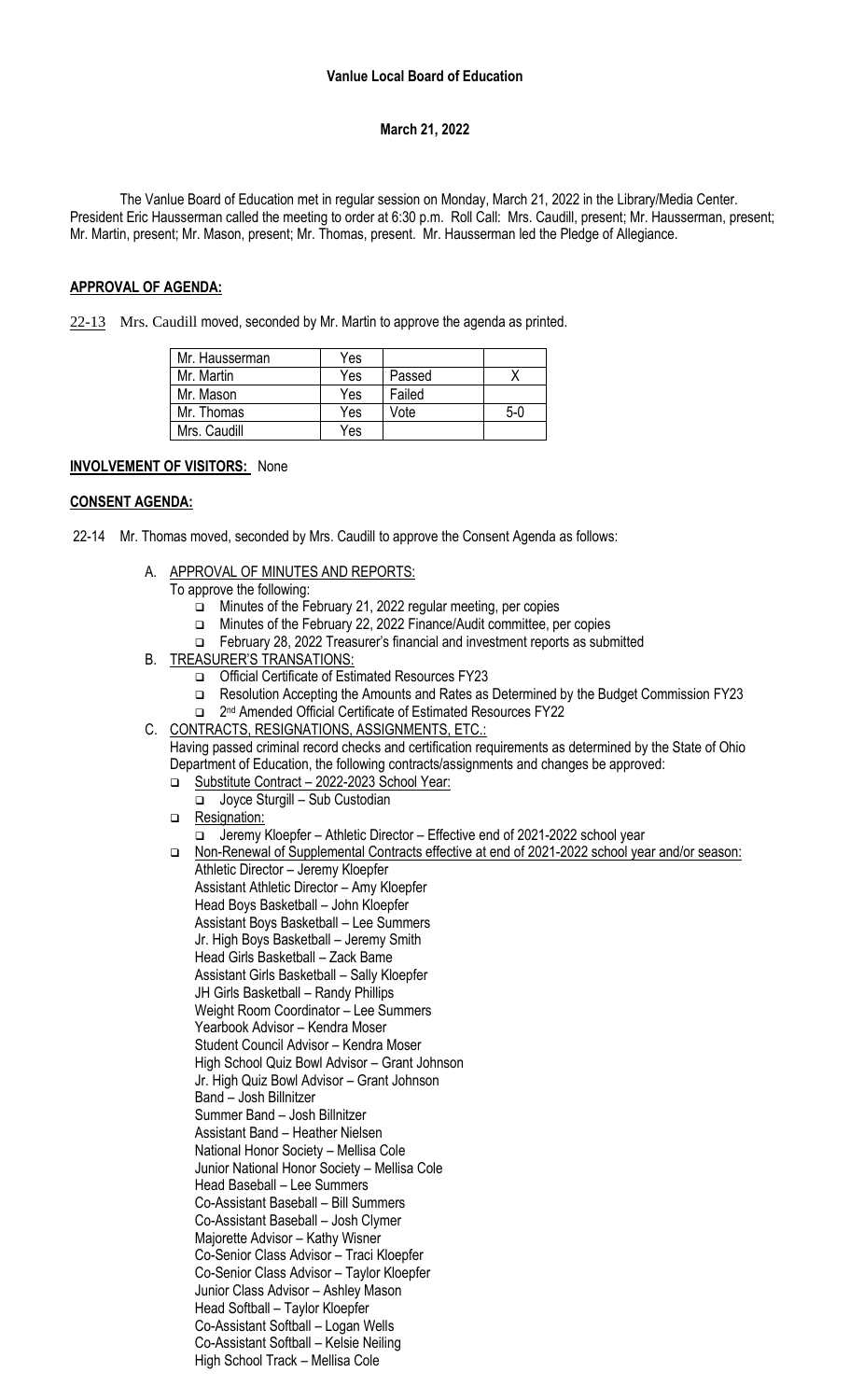## **March 21, 2022**

# Junior High Track – Shonda Ritterspach Cheerleading Advisor – Ginger Sampson

### Grade 9 Advisor – Miranda Kennedy

*The Board reserves the right to treat any offer of employment as withdrawn if the contract is not signed and returned within ten (10) business days of mailing.*

D. 8th GRADE WASHINGTON D.C. TRIP CHAPERONES:

To approve the following list as chaperones for the 2022  $8<sup>th</sup>$  Grade Washington D.C. Trip for April 10-13:

- Robert Brooks
- Sherry Brooks
- Brandi Desgranges
- James Desgranges
- Ken Walerius
- Cindy Walerius
- Tim Miles
- Mitzi Wellman
- **Austin Cardwell**
- Paige Mangas

### E. HANDBOOKS 2022-2023 SCHOOL YEAR:

- To approve the following handbooks for the 2022-2023 school year:
	- Course Description Book
	- Coaches Handbook
	- Student Activity Handbook

| Mr. Martin     | Yes |        |     |
|----------------|-----|--------|-----|
| Mr. Mason      | Yes | Passed |     |
| Mr. Thomas     | Yes | Failed |     |
| Mrs. Caudill   | Yes | Vote   | 5-0 |
| Mr. Hausserman | Yes |        |     |

## **NON-RENEWAL OF SUPPLEMENTAL CONTRACT:**

22-15 Mrs. Caudill moved, seconded by Mr. Hausserman to approve the following 2021-2022 supplemental contract non-renewal:

Ashley Mason – Junior Class Advisor

| Mr. Mason      | Abstain |        |             |
|----------------|---------|--------|-------------|
| Mr. Thomas     | Yes     | Passed |             |
| Mrs. Caudill   | Yes     | Failed |             |
| Mr. Hausserman | Yes     | Vote   | $4 - 0 - 1$ |
| Mr. Martin     | Yes     |        |             |

## **POLICY READING – FINAL READING:**

- 22-16 Mrs. Caudill moved, seconded by Mr. Mason to approve the following updates to district policies already in place:
	- 1616 Staff Dress and Grooming
	- 2271 College Credit Plus Program
	- 3216 Staff Dress and Grooming
	- 4216 Staff Dress and Grooming
	- 5511 Dress and Grooming
	- 5772 Weapons
	- 6110 Grant Funds
	- 6114 Cost Principles Spending Federal Funds
	- 6325 Procurement Federal Grants/Funds
	- 6423 Use of Credit Cards
	- 7217 Weapons
	- 8500 Food Services